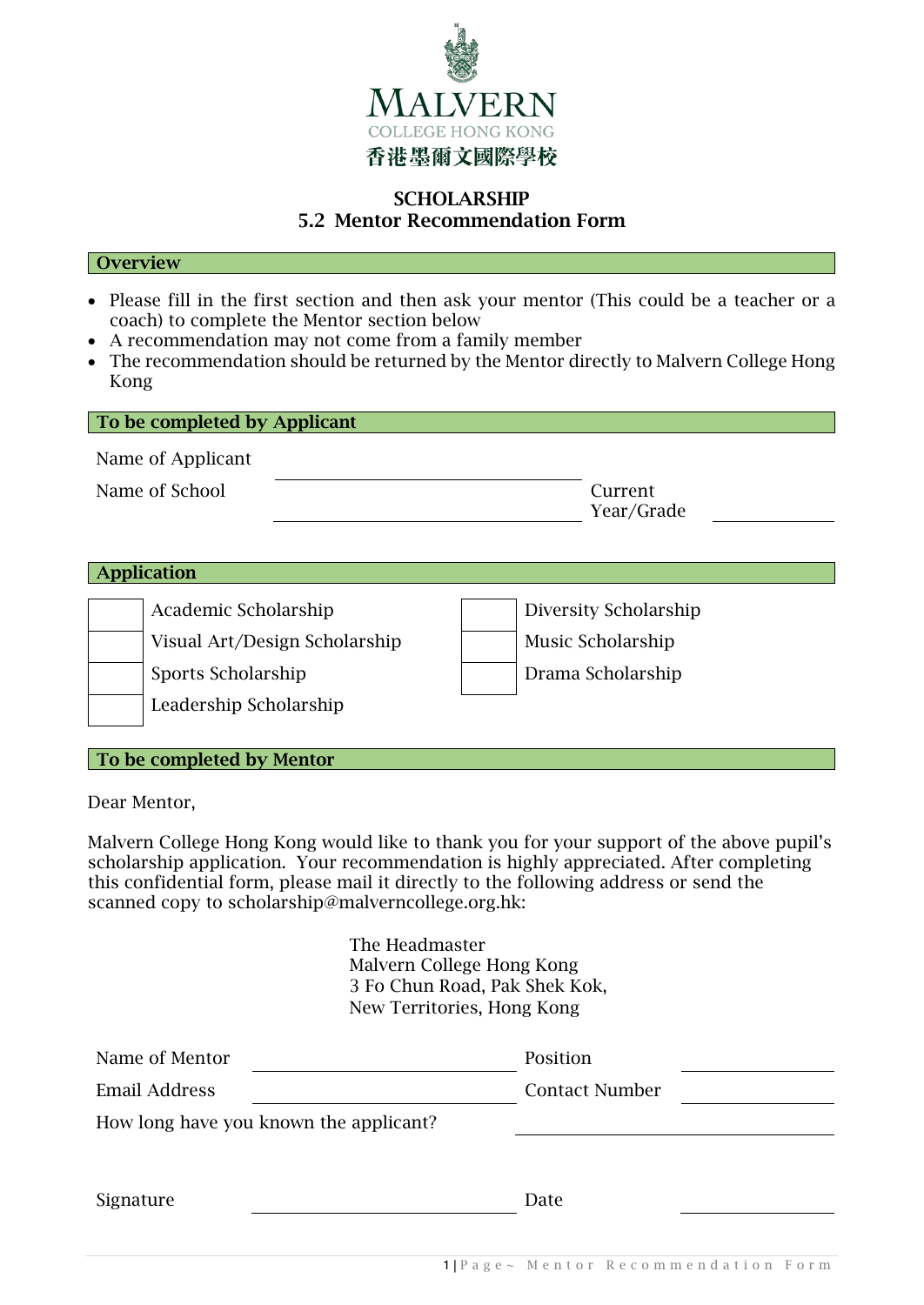

# Confidential Recommendation

Name of Applicant

### **Qualities** Evaluate the applicant by ticking the appropriate boxes.

| <b>Qualities</b> | <b>Developing</b> | <b>Meets</b>        | <b>Beyond</b>       | Outstanding |
|------------------|-------------------|---------------------|---------------------|-------------|
|                  |                   | <b>Expectations</b> | <b>Expectations</b> |             |
| Resilience       |                   |                     |                     |             |
| Self-Awareness   |                   |                     |                     |             |
| Open-mindedness  |                   |                     |                     |             |
| Kindness         |                   |                     |                     |             |
| Collaboration    |                   |                     |                     |             |
| Risk-taking      |                   |                     |                     |             |
| Curiosity        |                   |                     |                     |             |
| Ambition         |                   |                     |                     |             |
| Independence     |                   |                     |                     |             |
| Integrity        |                   |                     |                     |             |
| Humility         |                   |                     |                     |             |

Please give a statement outlining the past achievements, contributions to the community and the potential of the applicant for this scholarship.